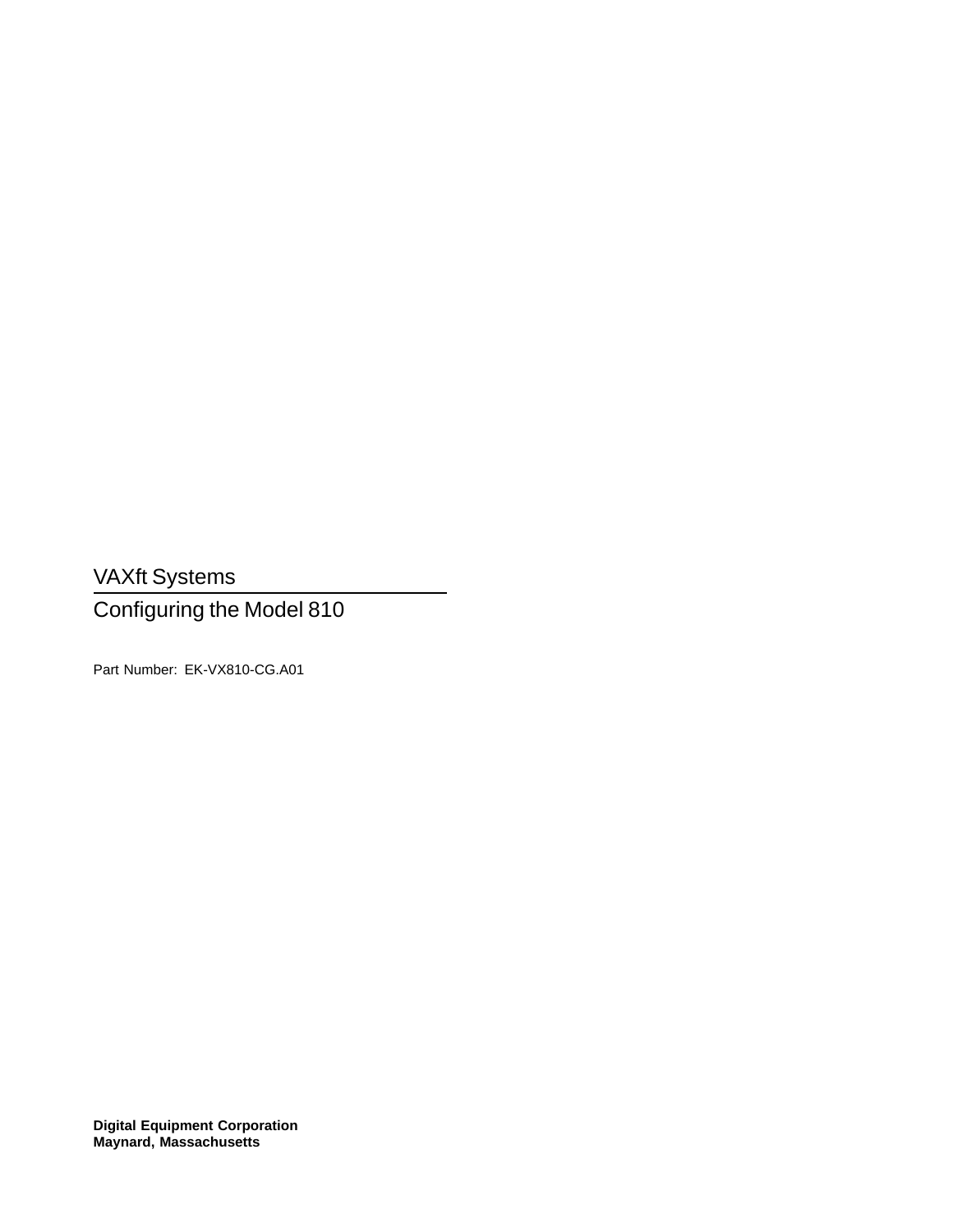#### **First Printing, June 1993**

The information in this document is subject to change without notice and should not be construed as a commitment by Digital Equipment Corporation. Digital Equipment Corporation assumes no responsibility for any errors that may appear in this document.

No responsibility is assumed for the use or reliability of software on equipment that is not supplied by Digital Equipment Corporation or its affiliated companies.

Restricted Rights: Use, duplication, or disclosure by the U.S. Government is subject to restrictions as set forth in subparagraph  $(c)(1)(ii)$  of the Rights in Technical Data and Computer Software clause at DFARS 252.227-7013.

© Digital Equipment Corporation 1993.

All Rights Reserved. Printed in U.S.A.

**FCC NOTICE:** This equipment generates, uses, and may emit radio frequency energy. It has been tested and found to comply with the limits for a Class A computing device pursuant to Subpart J of Part 15 of FCC rules for operation in a commercial environment. This equipment, when operated in a residential area, may cause interference to radio/TV communications. In such event the user (owner), at his own expense, may be required to take corrective measures.

The following are trademarks of Digital Equipment Corporation: OpenVMS, ThinWire, VAX, VAX DOCUMENT, VAXft, VMS and the Digital logo.

This document is available on CDROM.

This document was prepared using VAX DOCUMENT, Version 2.1.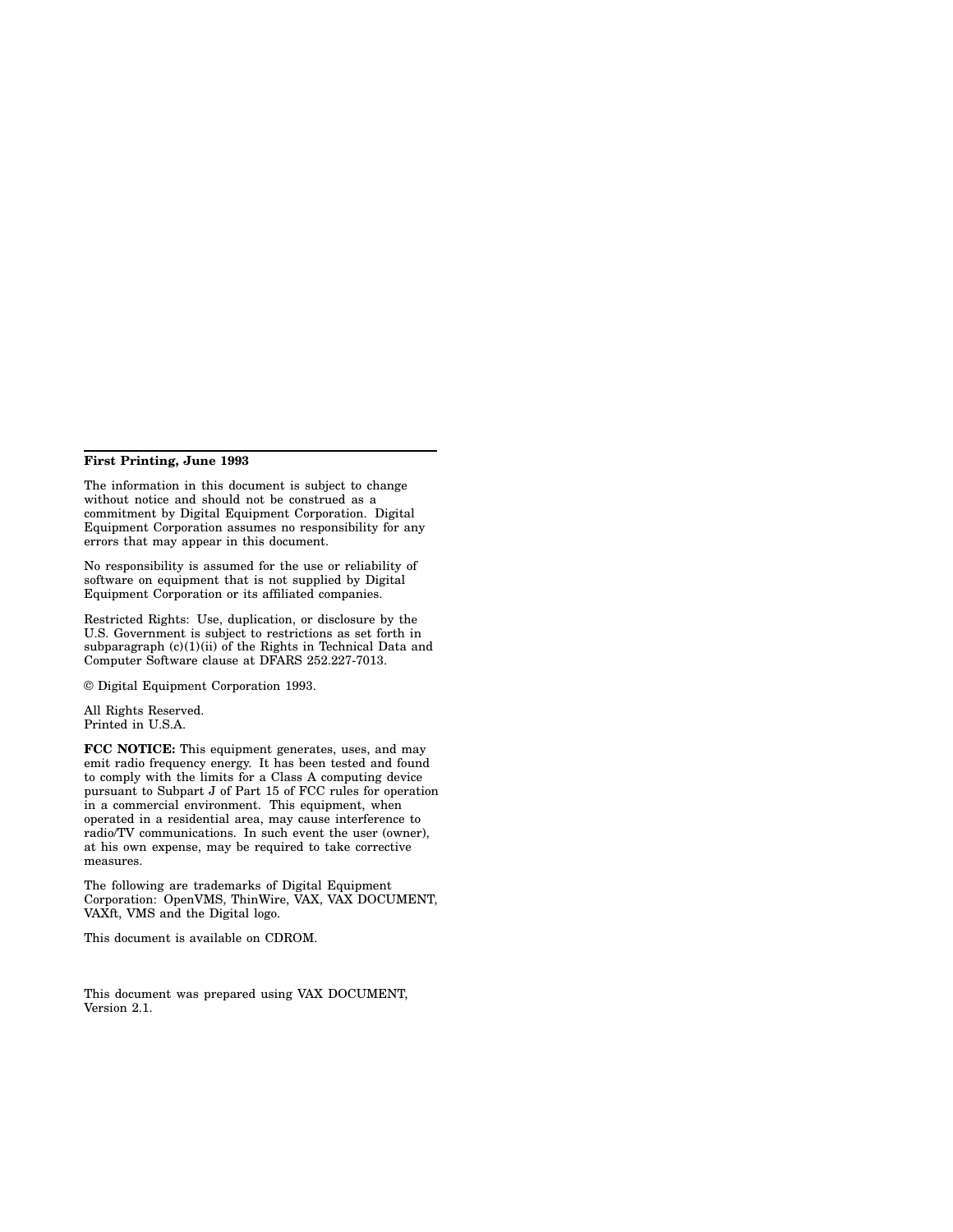### **VAXft Model 810 Systems**

The VAXft Model 810 system is the second generation of Digital's fault tolerant systems. Earlier VAXft systems include the Models 110, 310, 410, 610, and 612.

#### **Hardware Features**

The VAXft Model 810 has a VAX CPU that provides 30 VUPs of processing power. (One VUP equals the processing power of a VAX–11/780 system.) With speeds up to six times faster than the Model 610, the Model 810 moves Digital into the forefront of the fault-tolerant market.

In addition, the Model 810 system has an I/O Attachment Module. The ATM is a separate VAX processor that handles I/O interrupts from the console terminal and the DSSI and Ethernet interface modules. The DIMs and EIMs make the bus type transparent to the I/O processor.

The VAXft Model 810 system also has the following features:

• Fully redundant hardware

One of each type of element in the system is always available.

• No single point of hardware failure

No failure of a single hardware element is capable of bringing down the entire system.

• No single point of repair

All repairs can be made without disrupting running applications.

• Uninterruptible Power Supply (UPS)

Power outages of short duration, brownouts, and power fluctuations, the most common environmental causes of computer failures, do not affect VAXft systems.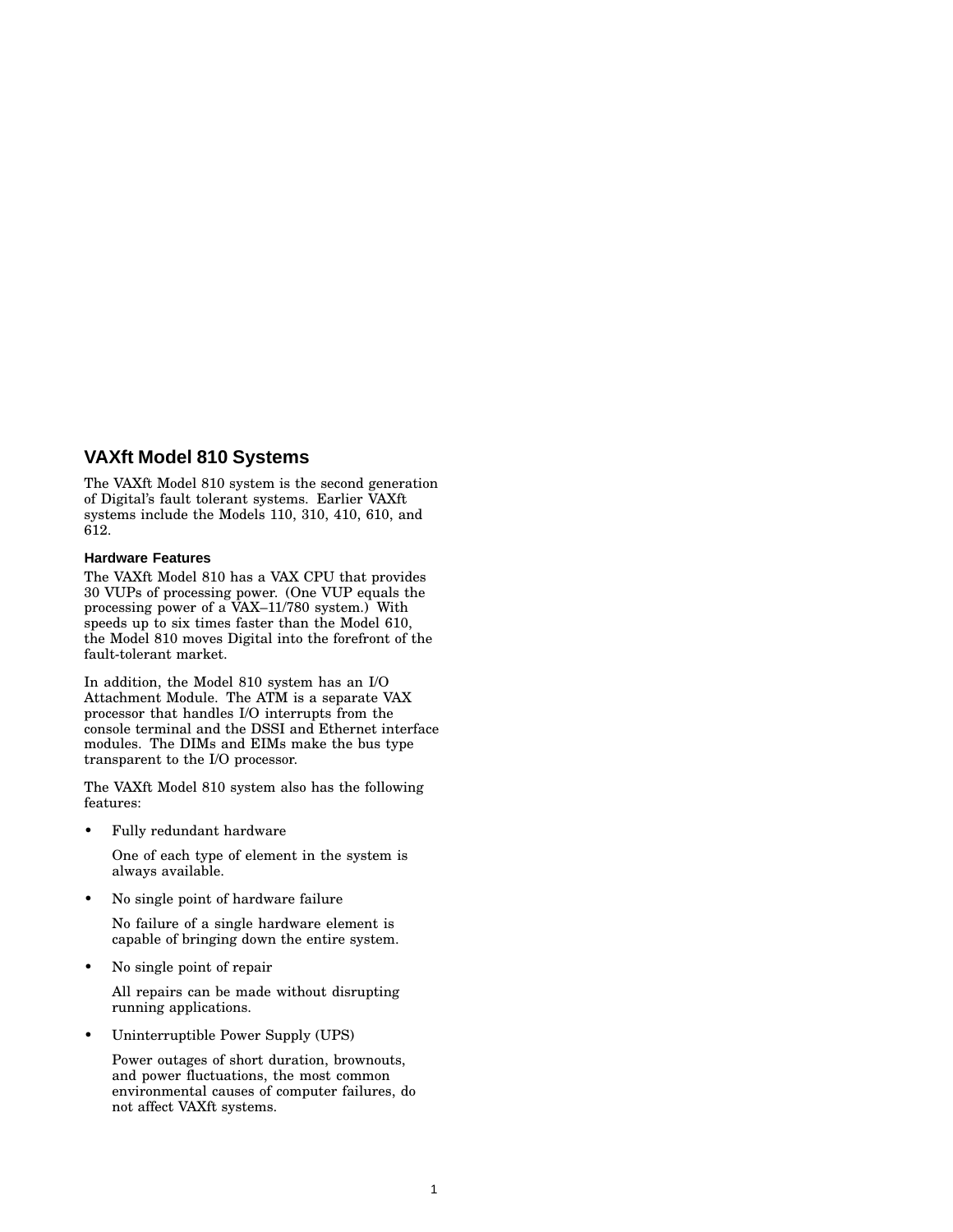Self-checking checkers

These checkers ensure that system integrity is not compromised if a fault occurs in the checking logic.

#### **Software Features**

The VAXft Model 810 supports:

• OpenVMS Operating System Version 5.5-2HF

The multitude of OpenVMS layered products and OpenVMS applications can be run on VAXft systems without modification or recompiling. In addition, little additional operator training is needed for VAXft systems.

• OpenVMS Volume Shadowing Phase II

OpenVMS Volume Shadowing enables all disks, including the system disk, to be grouped into a shadow set of two or three disks. The same data is written to all disks in the set to ensure that the loss of a disk drive does not affect the ability of an application to run.

• VAXft System Services Version 2.0

Features of VAXft System Services software include support for the following capabilities:

- Automatic failover of hardware
- Hardware fault isolation and recovery
- Configuration management of I/O components
- DCL commands to start, stop, and show zones
- Tools and utilities to manage the system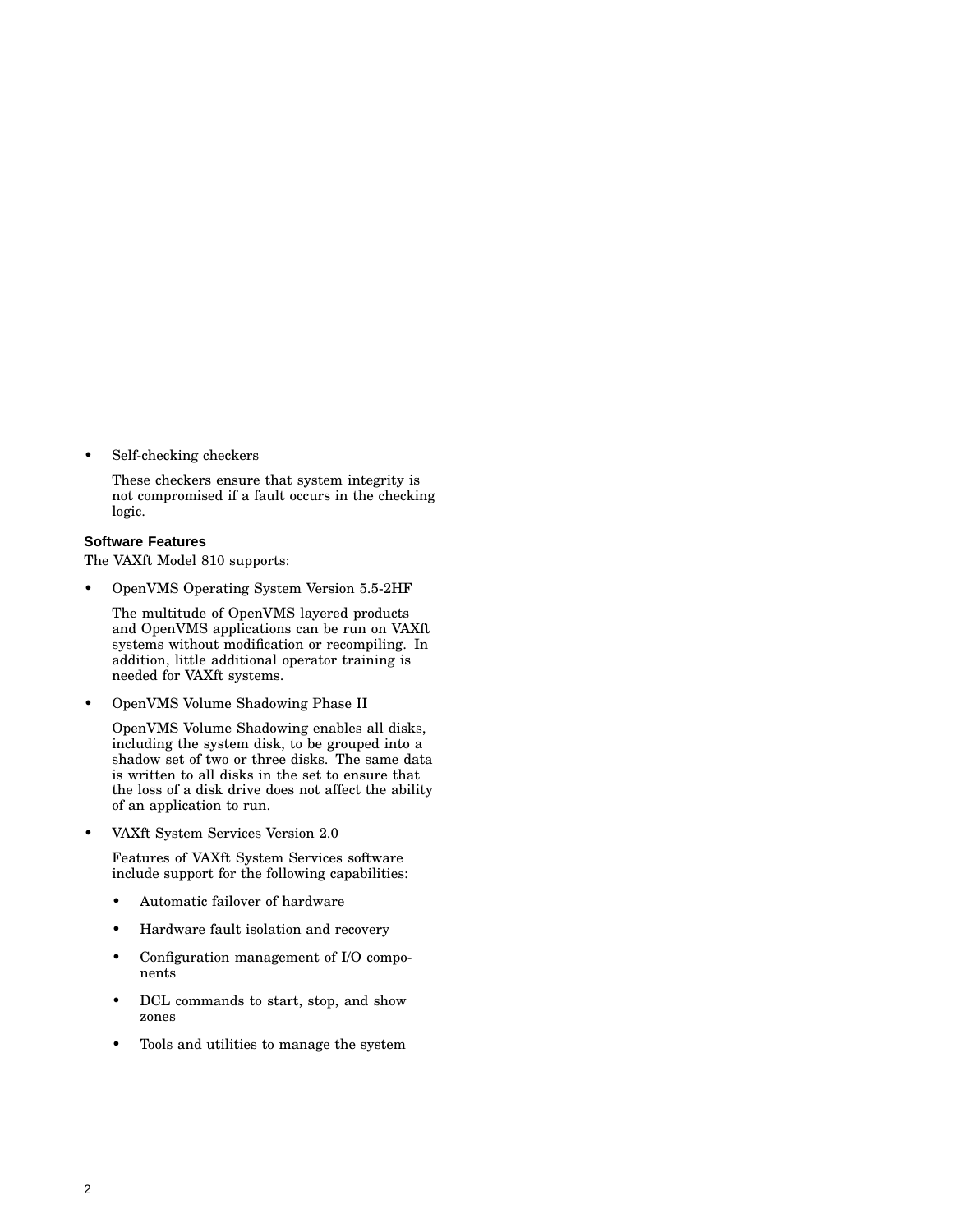## **VAXft Model 810 Configurations**

There are four VAXft Model 810 system configurations:

- Single Cabinet Entry System
- Single Cabinet Packaged System
- Dual Cabinet Packaged System
- Dual Cabinet Advantage Server System

Each system includes many of the same components; the common components included in each zone in the system cabinet are described in Table 1. In all systems, both zones must be configured identically, including memory and disks.

**Table 1 Components in the System Cabinet**

| Component       | <b>Description</b>                                                                                                                       |
|-----------------|------------------------------------------------------------------------------------------------------------------------------------------|
| <b>KA560-AA</b> | VAX CPU; One included per zone;<br>memory is attached to the CPU                                                                         |
| MS560-AA        | 32 MB memory pair; up to a maximum<br>of four allowed                                                                                    |
| <b>MS560-BA</b> | 64 MB memory pair; up to a maximum<br>of four allowed                                                                                    |
| KD560-AA        | I/O Attachment Module; one included<br>per zone                                                                                          |
| <b>KDXRA-AB</b> | Ethernet interface module pair; one to<br>four per system                                                                                |
| KDXDA-AB        | DSSI interface module pair; two to<br>six per system; maximum of four total<br>Ethernet and DSSI interface module<br>pairs per system    |
| <b>RF35-HA</b>  | 850 MB in-zone disk; one per zone<br>comes with the single cabinet<br>packaged system; optional with other<br>systems; up to six allowed |
|                 | (continued on next page)                                                                                                                 |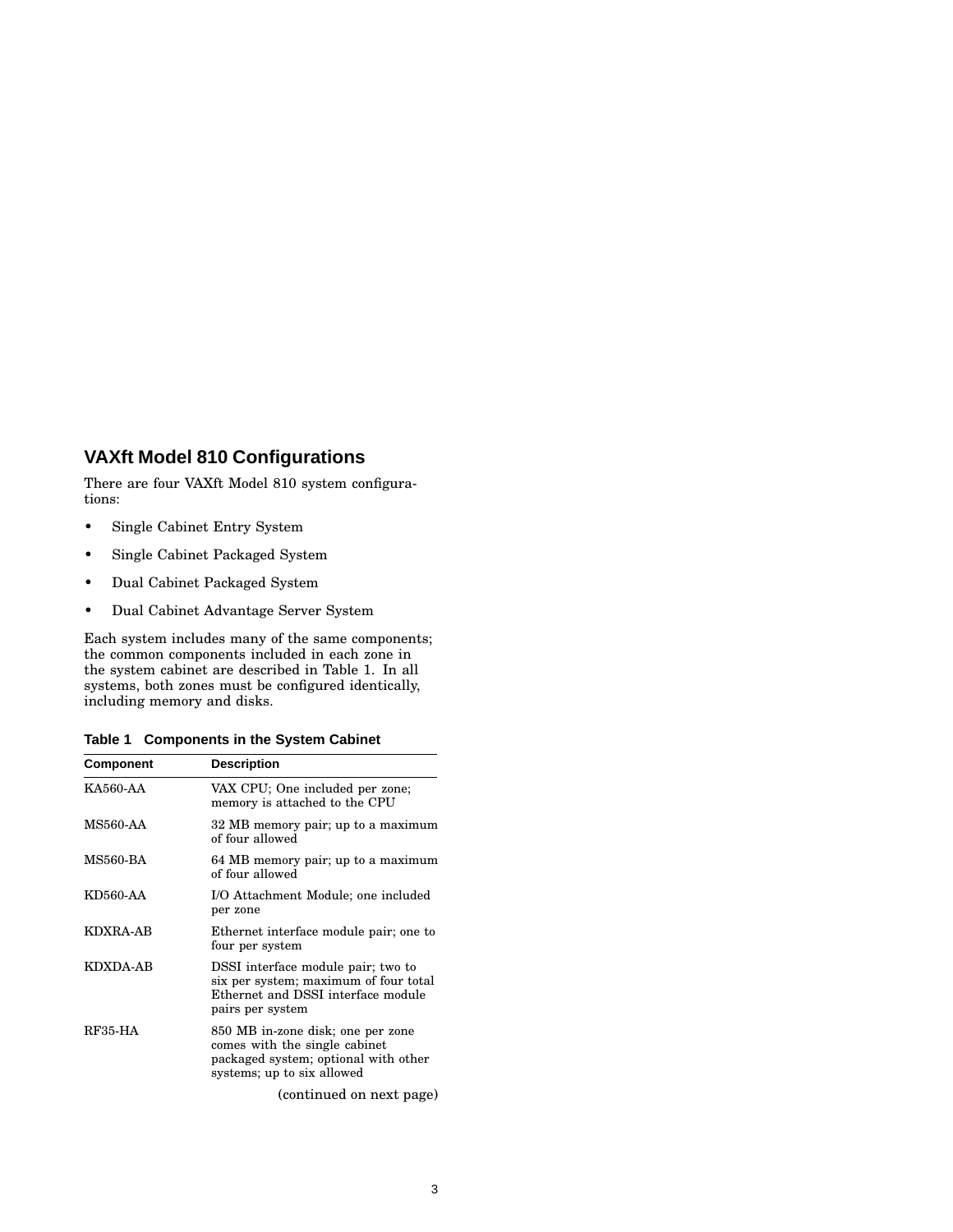**Table 1 (Cont.) Components in the System Cabinet**

| Component   | <b>Description</b>                                                                                                                                            |
|-------------|---------------------------------------------------------------------------------------------------------------------------------------------------------------|
| CK-KDXDA-RA | DSSI cabinet kit for in-zone disks<br>(comes with the single cabinet)<br>packaged system; optional with other<br>systems unless in-zone disks are<br>present) |

Some components come with a system, but are not inside either cabinet. They are shown in Table 2. For example, a console terminal is required for each zone. For single cabinet systems, a table-top tape is available.

**Table 2 Optional Components Outside the Cabinets**

| <b>Component</b> | <b>Description</b>                                   |
|------------------|------------------------------------------------------|
| <b>TF85-TA</b>   | 2.6 GB table-top cartridge tape                      |
| 4N-AEAAH         | One 3.6 KVA floor-standing UPS per zone <sup>1</sup> |
| VT420            | One console terminal is required per zone            |

<sup>1</sup>For fault tolerant operation, a UPS is required for each zone; however the recommended UPS is optional. A non-Digital UPS must transition within 10 milliseconds of a power failure to protect VAXft processing continuity and to ensure against any lost work.

Two of the Model 810 system configurations come with an expansion cabinet as well as the system cabinet. In addition, the two single cabinet configurations can be upgraded to include an expansion cabinet. Disks and tapes can be added as needed to the expansion cabinet. The components that are available in the expansion cabinet are listed in Table 3.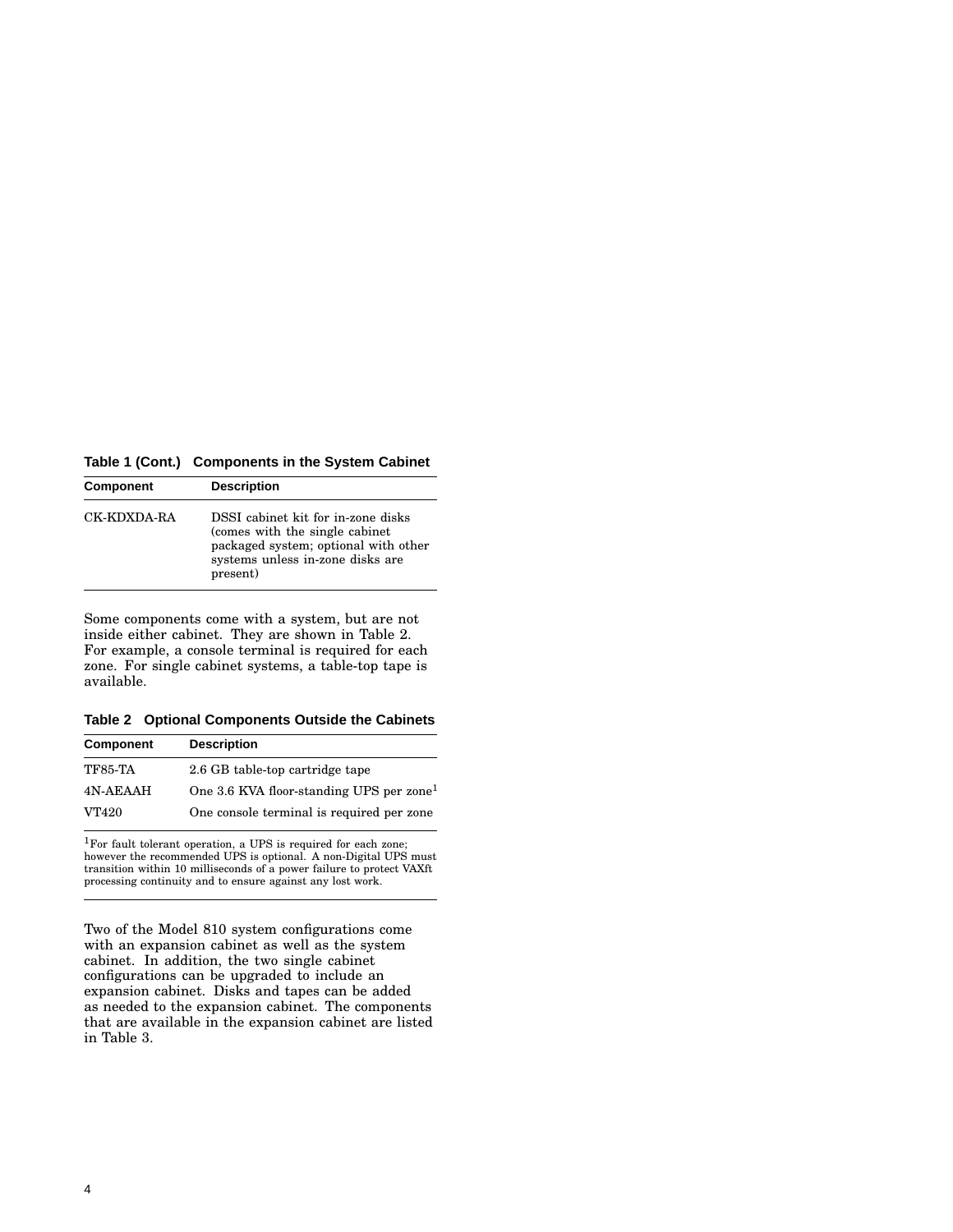**Table 3 Components in the Expansion Cabinet**

| <b>Component</b> | <b>Description</b>                                          |
|------------------|-------------------------------------------------------------|
| SF73-HK          | 4 GB half-rack storage array with two RF73                  |
| SF73-JK          | 8 GB half-rack storage array with four RF73                 |
| SF73-UK          | 4 GB (two RF73) upgrade kit for SF73-HK                     |
| SF35-BK          | 1.7 GB half-rack storage array with two RF35                |
| SF35-HK          | 5.1 GB half-rack storage array with six RF35                |
| <b>SF35-JK</b>   | 10.2 GB half-rack storage array with 12 RF35                |
| SF35-UK          | 0.85 GB RF35 disk and upgrade kit for SF35-<br><b>BK/HK</b> |
| TF85C-BA         | 2.6 GB cartridge tape                                       |
| <b>TF857-AA</b>  | 18.2 GB magazine tape subsystem                             |

The four VAXft Model 810 system configurations are described in the next two sections. With each description is a drawing of the system. In the drawings, slots that are not referenced in the associated tables contain various cooling and power modules that are included with every system. Although many cables, such as power and DSSI, connect modules within the system, only the Crosslink cable is shown in the drawings.

### **Single Cabinet Systems**

Two single cabinet VAXft Model 810 systems are available, an entry system and a packaged system. The components for both single cabinet systems are given in Table 4 and shown in Figure 1. Both single cabinet systems can be upgraded to a dual cabinet system with an expansion cabinet.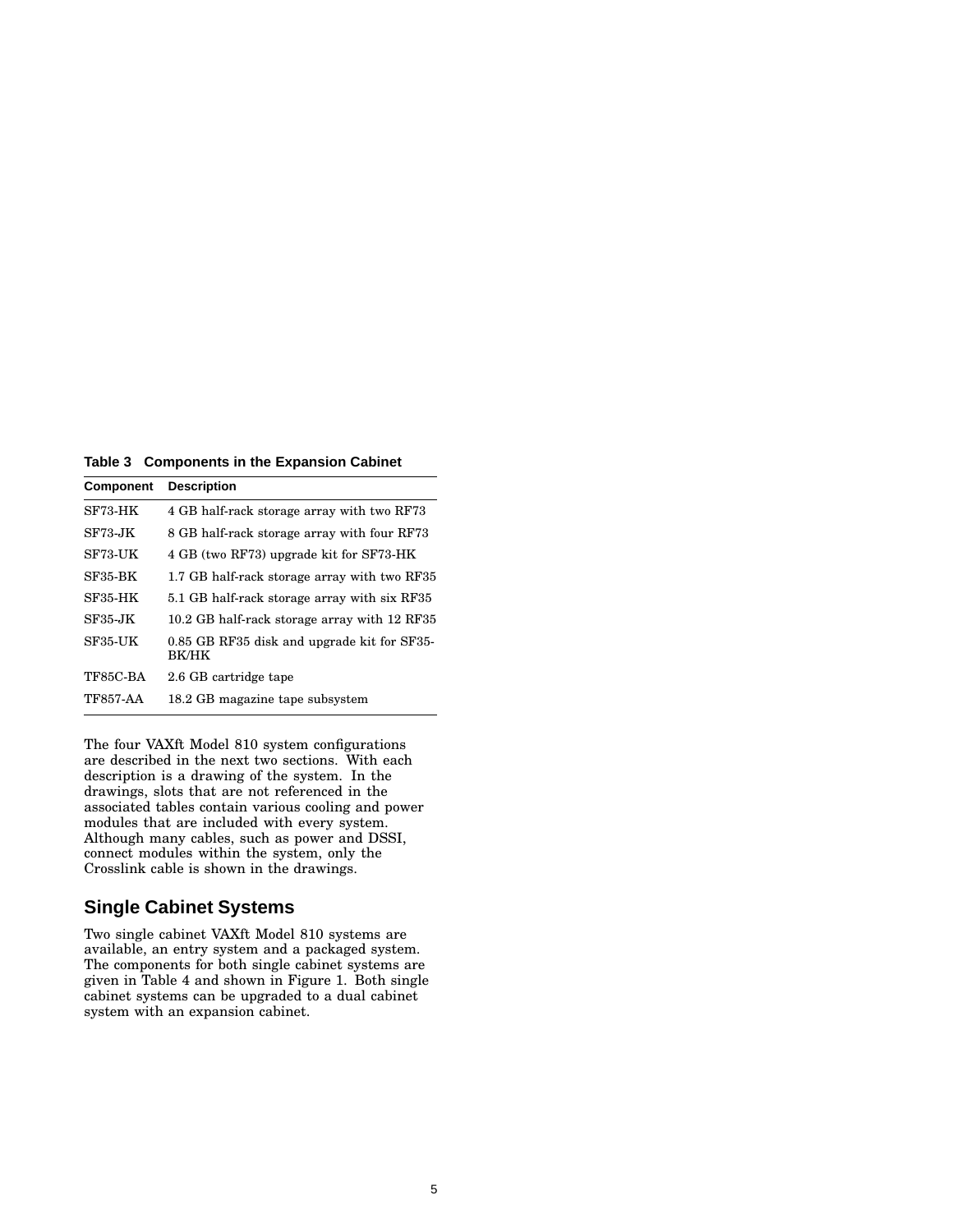**Table 4 Components for Single Cabinet Systems**

| ltem | <b>Component</b>                                 | <b>Description</b>                                                                                                                                            |
|------|--------------------------------------------------|---------------------------------------------------------------------------------------------------------------------------------------------------------------|
| 1.   | KA560-AA CPU<br>MS560-AA/BA<br>Memory            | Included; one per zone with:<br>one MS560-AA included in<br>entry system; one MS560-BA<br>included in packaged system;<br>maximum of 256 MB memory<br>allowed |
| 2    | KD560-AA I/O ATM                                 | Included; one per zone                                                                                                                                        |
| 3    | Drawer containing<br>RF35-HA Disks               | One system disk per zone<br>included in packaged system;<br>maximum six disks per zone                                                                        |
| 4    | Zone Control Panel                               | System indicators and zone<br>control switches                                                                                                                |
| 5    | <b>KDXDA-AB DSSI</b><br>Interface Module<br>pair | One included per zone; one<br>per zone can be added;<br>maximum six devices per<br>DSSI interface module per<br>zone                                          |
| 6    | KDXRA-AB<br>Ethernet Interface<br>Module pair    | One included per system;<br>maximum four per system;<br>maximum four total Ethernet<br>and DSSI interface module<br>pairs per zone                            |
| 7    | Crosslink Module                                 | Module responsible for the<br>interconnection between the<br>two zones                                                                                        |
| 8    | Crosslink Cable                                  | Connects Zone A to Zone<br><b>B</b> through the Crosslink<br>modules                                                                                          |
|      | TF85-TA Tape Drive<br>(not shown)                | Optional; maximum one per<br>zone; if tape is included, one<br>less disk allowed                                                                              |
|      | <b>4N-AEAAH UPS</b><br>(not shown)               | Optional; however, fault<br>tolerant operation requires<br><b>UPS</b>                                                                                         |
|      | VT420 (not shown)                                | Included, one per zone                                                                                                                                        |
|      |                                                  |                                                                                                                                                               |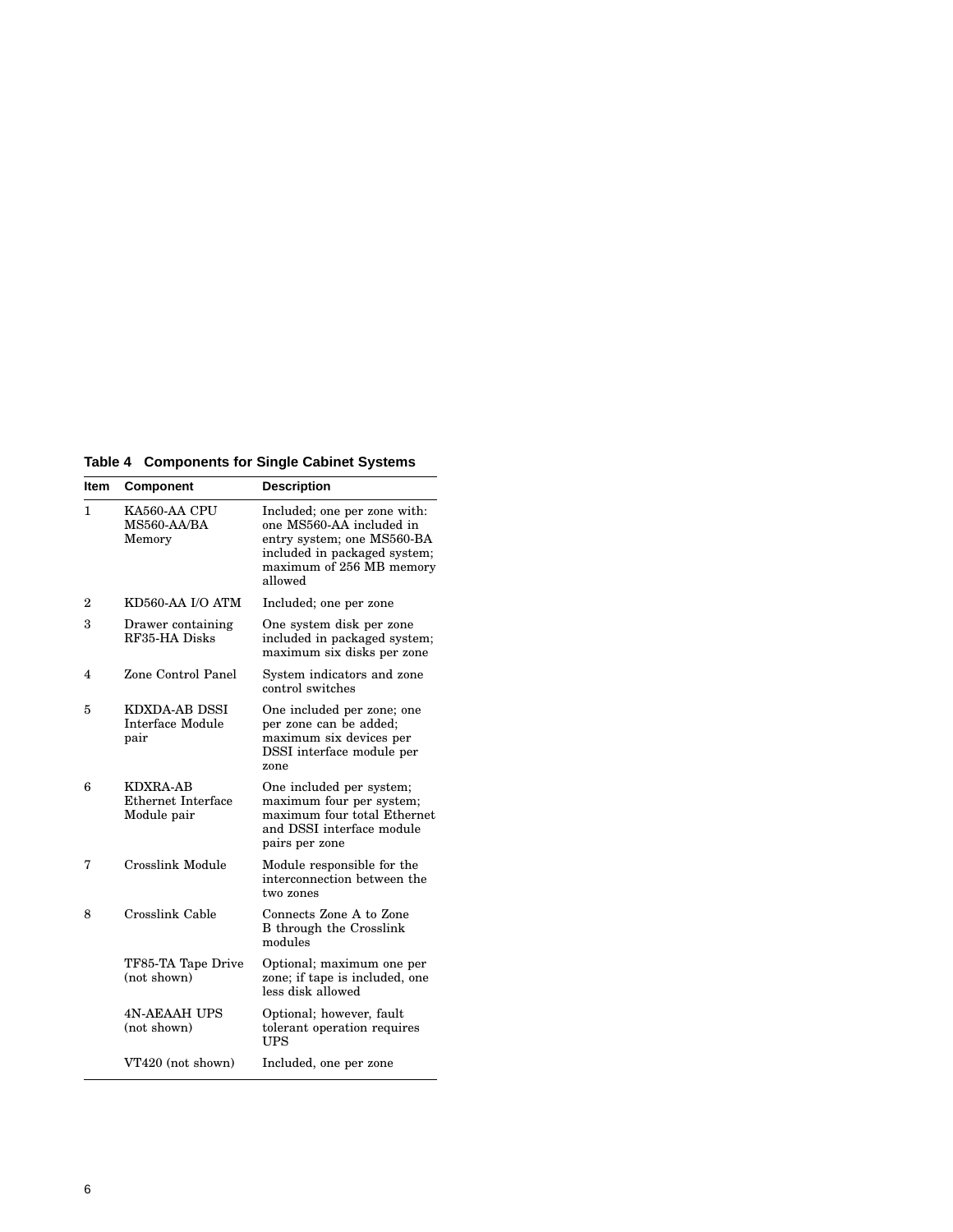



# **Dual Cabinet Systems**

Two expanded VAXft Model 810 systems are available, a packaged system and an advantage server system. The systems differ only in that the advantage server comes with a tape and a NAS 400 software license. The components for both dual cabinet systems are given in Table 5 and shown in Figures 2 and 3.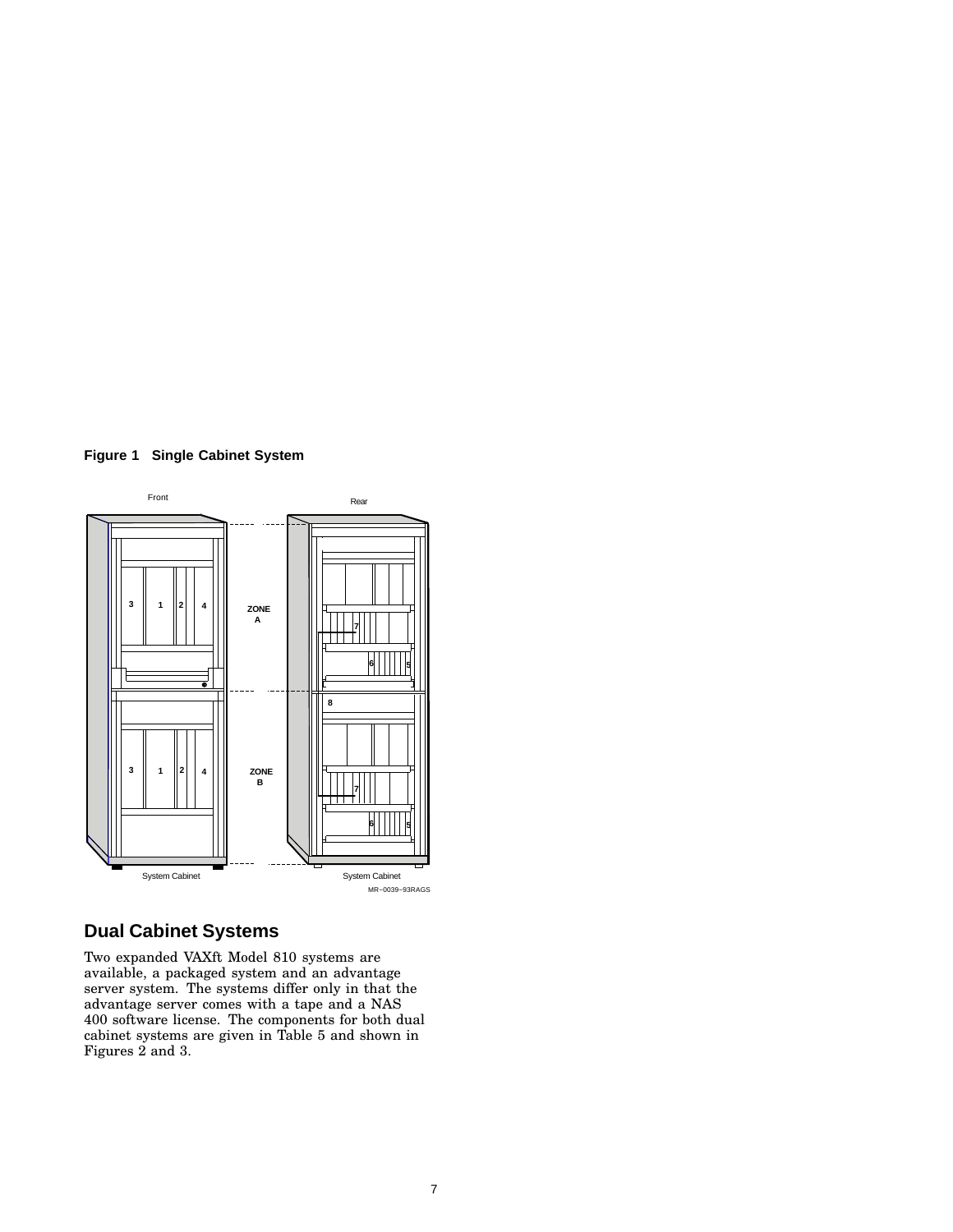**Table 5 Components for Dual Cabinet Systems**

| Item | <b>Component</b>                                          | <b>Description</b>                                                                                                                                                   |
|------|-----------------------------------------------------------|----------------------------------------------------------------------------------------------------------------------------------------------------------------------|
| 1.   | KA560-AA CPU<br>MS560-AA/BA<br>Memory                     | Included; one per zone with:<br>one MS560-BA included;<br>maximum of 256 MB memory<br>allowed                                                                        |
| 2    | KD560-AA I/O ATM                                          | Included; one per zone                                                                                                                                               |
| 3    | Drawer containing<br>RF35-HA Disks                        | Optional; maximum six                                                                                                                                                |
| 4    | Zone Control Panel                                        | System indicators and zone<br>control switches                                                                                                                       |
| 5    | SF35 with RF35<br>Disks and/or<br>SF73 with RF73<br>disks | One SF35-BK with two disks<br>included; maximum of:<br>36 RF35 disks<br>28 RF73 disks<br>10 of any combination of $SFs1$<br>8 of any combination of SFs<br>and 2 TFs |
| 6    | TF85C-BA<br>Cartridge Tape                                | Optional; maximum two, or<br>one plus one TF857-AA per<br>zone; one fewer SF is allowed<br>for each TF                                                               |
| 7    | TF857-AA Magazine<br>Tape Subsystem                       | Optional; maximum two, or<br>one plus one TF85C-BA per<br>zone; one fewer SF is allowed<br>for each TF                                                               |
| 8    | KDXDA-AB DSSI<br>Interface Module<br>pair                 | One included per zone;<br>maximum three; maximum<br>six devices per DSSI interface<br>module; maximum four total<br>Ethernet and DSSI interface<br>module pairs      |
| 9    | KDXRA-AB<br><b>Ethernet Interface</b><br>Module pair      | One included per zone;<br>maximum two; maximum<br>four total Ethernet and DSSI<br>interface module pairs                                                             |

 $1$ One fewer storage array is allowed in the expansion cabinet if disks are in the system cabinet.

(continued on next page)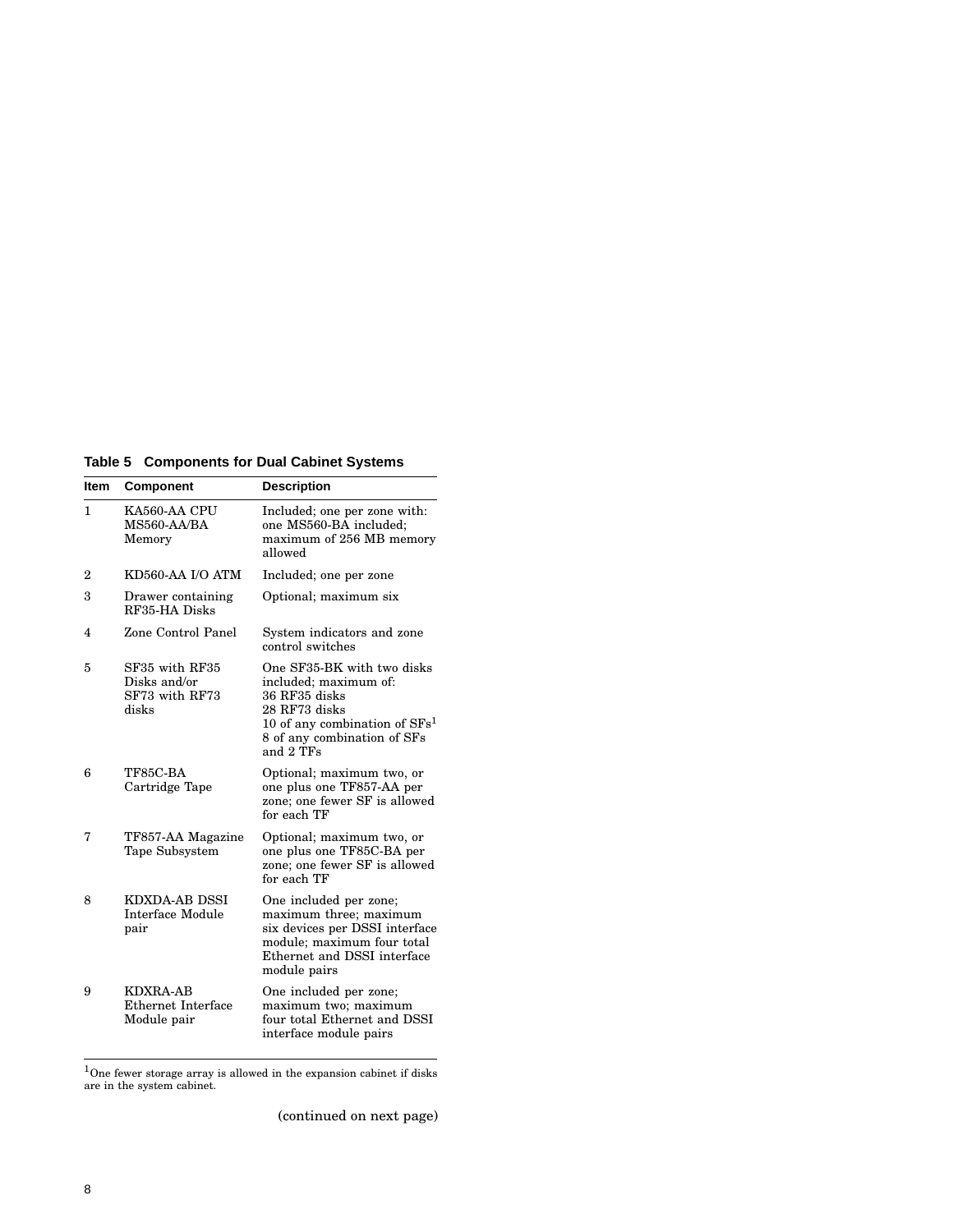**Table 5 (Cont.) Components for Dual Cabinet Systems**

| Item | <b>Component</b>                              | <b>Description</b>                                                     |
|------|-----------------------------------------------|------------------------------------------------------------------------|
| 10   | Crosslink Module                              | Module responsible for the<br>interconnection between the<br>two zones |
| 11   | Crosslink Cable                               | Connects Zone A to Zone<br>B through the Crosslink<br>modules          |
|      | 4N-AEAAH Floor<br>Standing UPS (not<br>shown) | Optional; however, fault<br>tolerant operation requires<br>UPS         |
|      | VT420 Console<br>Terminal (not<br>shown)      | Included, one per zone                                                 |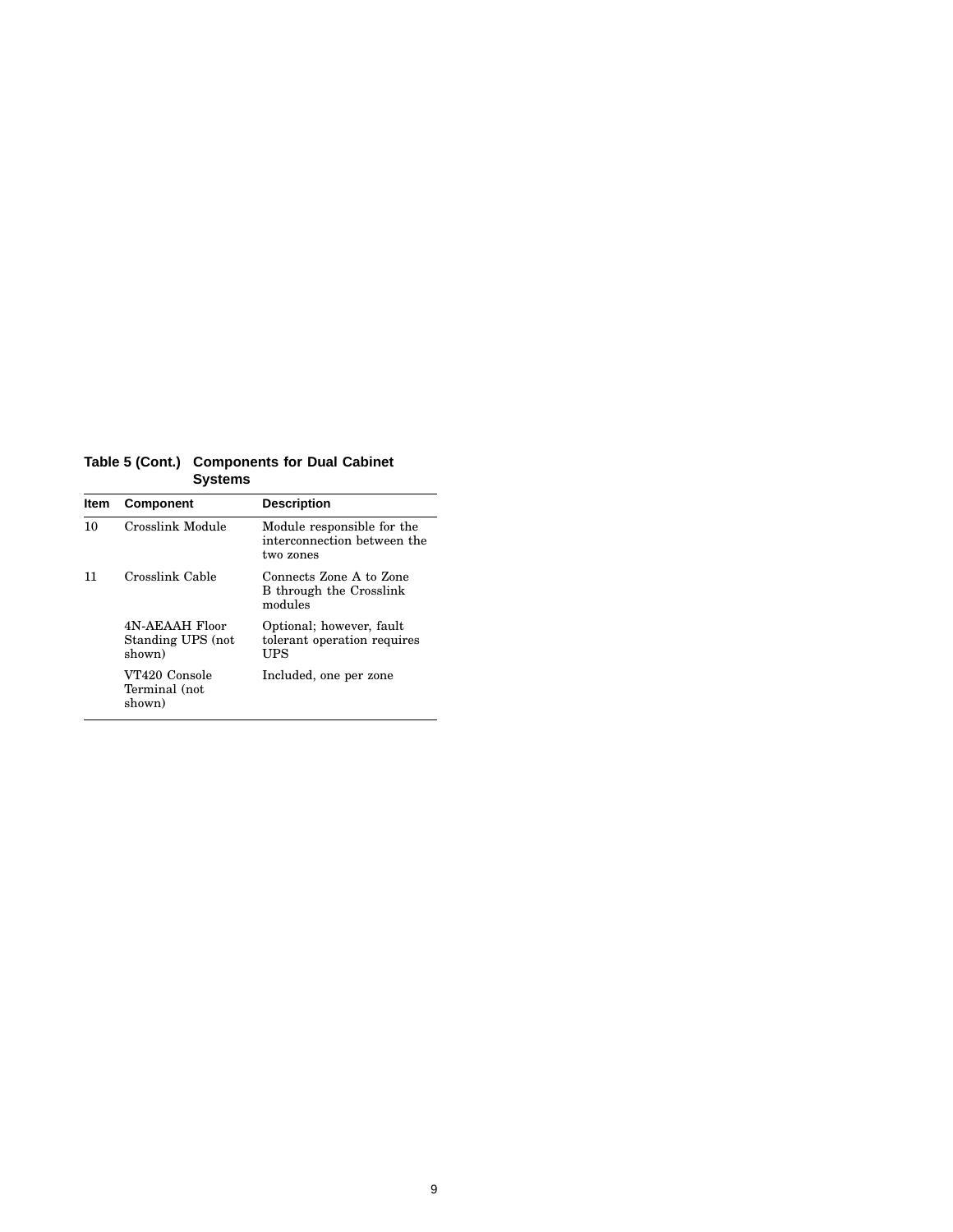

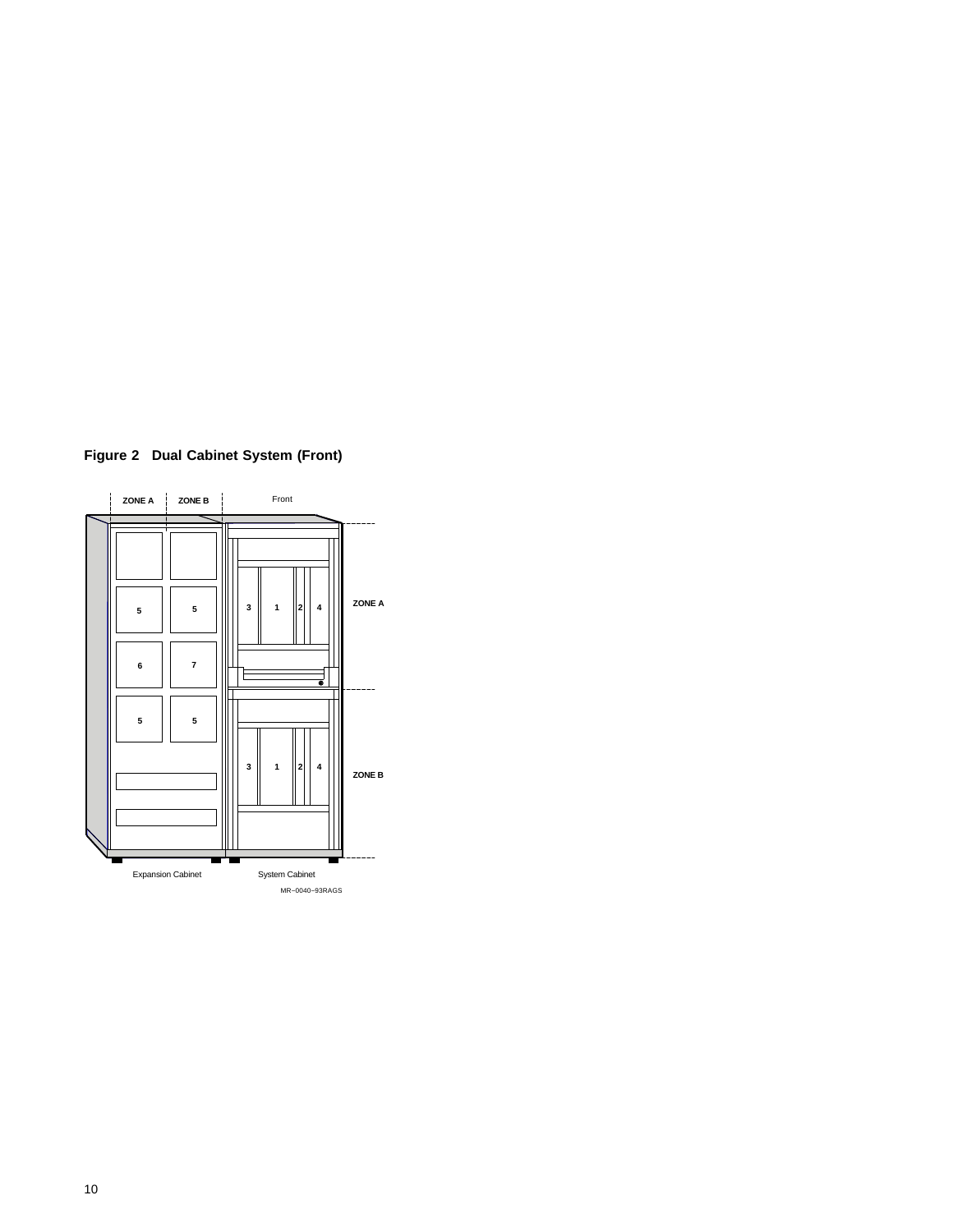

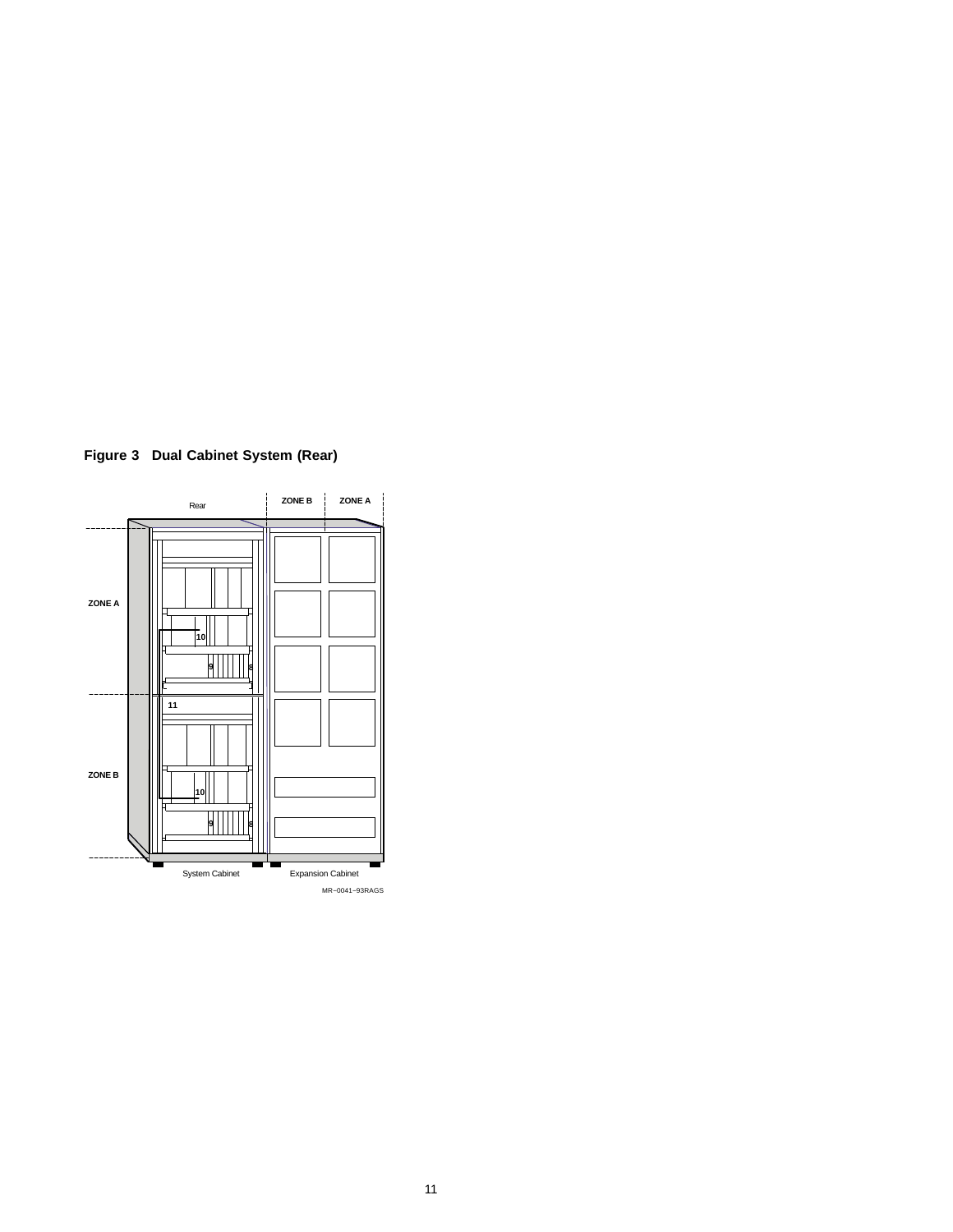# **Configuring Ethernet Connections**

Ethernet connections enable communications with other computers in a LAN. The VAXft Model 810 system supports either standard or ThinWire redundant connections to a single Ethernet or multiple Ethernets. Figure 4 shows redundant connections to a single Ethernet, while Figure 5 shows redundant connections to multiple Ethernets. Up to four Ethernet interfaces per zone can be configured. Note that both zones must be connected to the same physical Ethernet segment. They cannot be separated by LANbridges, repeaters, or any other device that would separate the physical segment between the zone connections.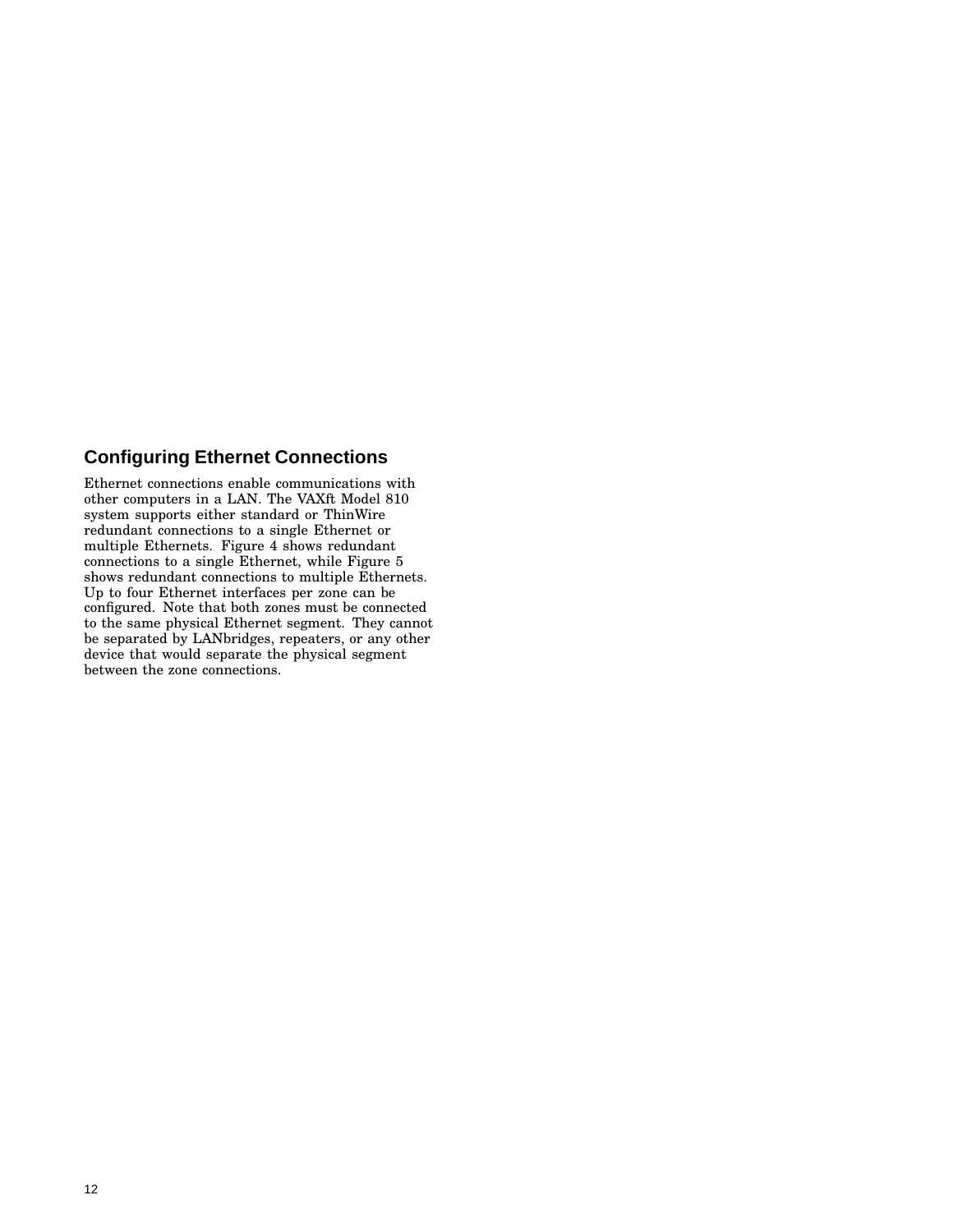**Figure 4 Model 810 Connected to a Single Ethernet**